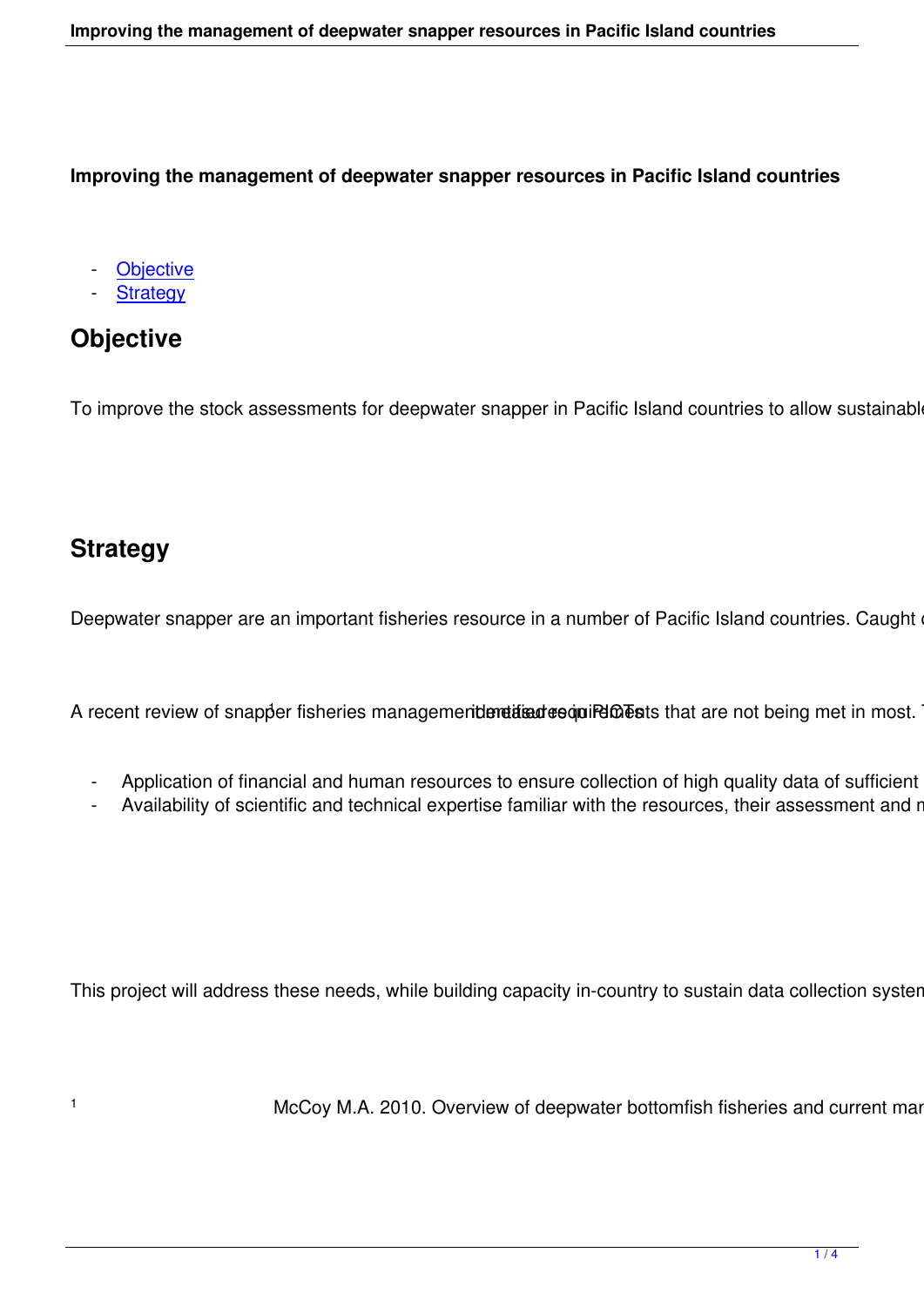[For more informat](#top)ion, please contactions Deepwater Snapper Scientist in Ecosystem (National Scientific Support)



This Program is funded **By sthe Australian and program** 

### **Outputs relate[d to the project](http://aid.dfat.gov.au/Pages/home.aspx)**

#### **Articles in journals**

- Newman SJ, Wakefield CB, Williams AJ, O'Malley JM, Nicol SJ, DeMartini EE, Halafihi T, Kaltavara Link
- [Wa](http://www.sciencedirect.com/science/article/pii/S0308597X15001797)kefield CB, Williams HypoNthromias conto Busnett Me Examinity to Indian Yondr Pyaefic Drashangh FDS hereforth Link
- [Go](http://www.sciencedirect.com/science/article/pii/S0165783615001988)mez C, Williams AJ, Nicol SJ, Mellin C, Loeun KL, Bradshaw CJA. 2015. Species distribution mod Link
- [Wi](http://journals.plos.org/plosone/article?id=10.1371/journal.pone.0127395)lliams AJ, Newman SJ, Wakefield CB, Bunel M, Halafihi T, Kaltavara J and Nicol SJ . 2015. Evalua Link
- [Wa](http://icesjms.oxfordjournals.org/content/early/2015/03/14/icesjms.fsv042.abstract)kefield CB, Williams AJ, Newman SJ, Bunel M, Dowling CE, Armstrong CA, Langlois TJ. 2014. Ra Link
- [Wi](http://www.sciencedirect.com/science/article/pii/S0165783613002385)lliams AJ, Loeun K, Nicol SJ, Chavance P, Ducrocq M, Harley SJ, Pilling GM, Allain V, Mellin C, B Link
- [Wi](http://onlinelibrary.wiley.com/doi/10.1111/jai.12123/abstract)lliams AJ, Nicol SJ, Bentley N, Starr PJ, Newman SJ, McCoy MA, Kinch J, Pilling GM, Williams PC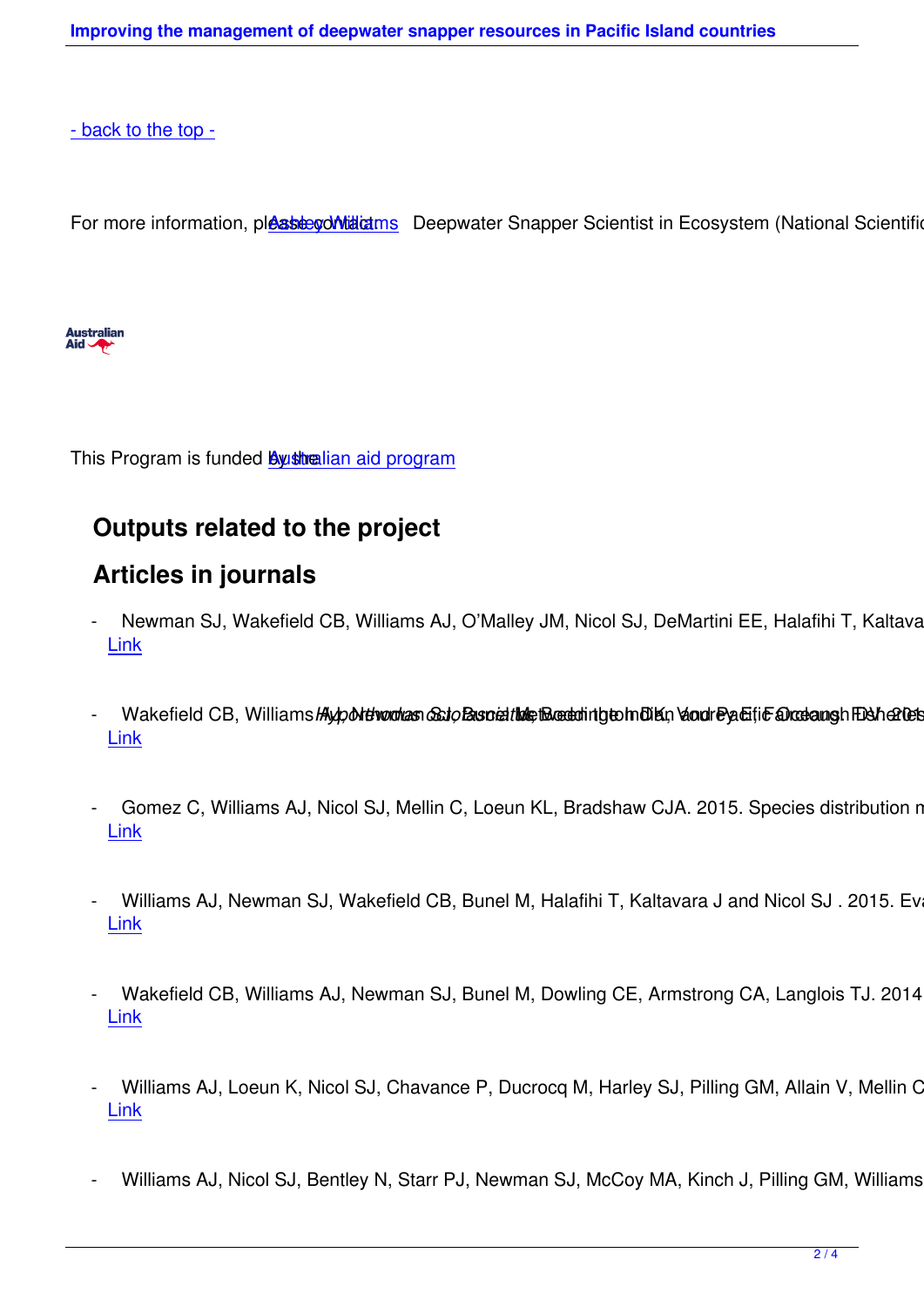## **Manual**

Deep-bottom fish identification cards for small-scale fishermen PDF Link (2.3 Mb)

# **Fact sheets**

The genetic distribution of three deepwater snappers in the Western Central Pacific Ocean PDF Link (1 Mb)

Management of deepwater snapper resources in Pacific Island countries and territories PDF Link (1 Mb)

Management procedures for deepwater snapper resources in Pacific island countries and territories PDF Link (2 Mb)

- Predicting the distribution of deepwater snapper in the Western Central Pacific Ocean PDF Link (1.6 Mb)

## **Meeting documents**

Deepwater snapper: Towards improved stock assessments and management Working Paper 6. Not PDF Link (164kb)